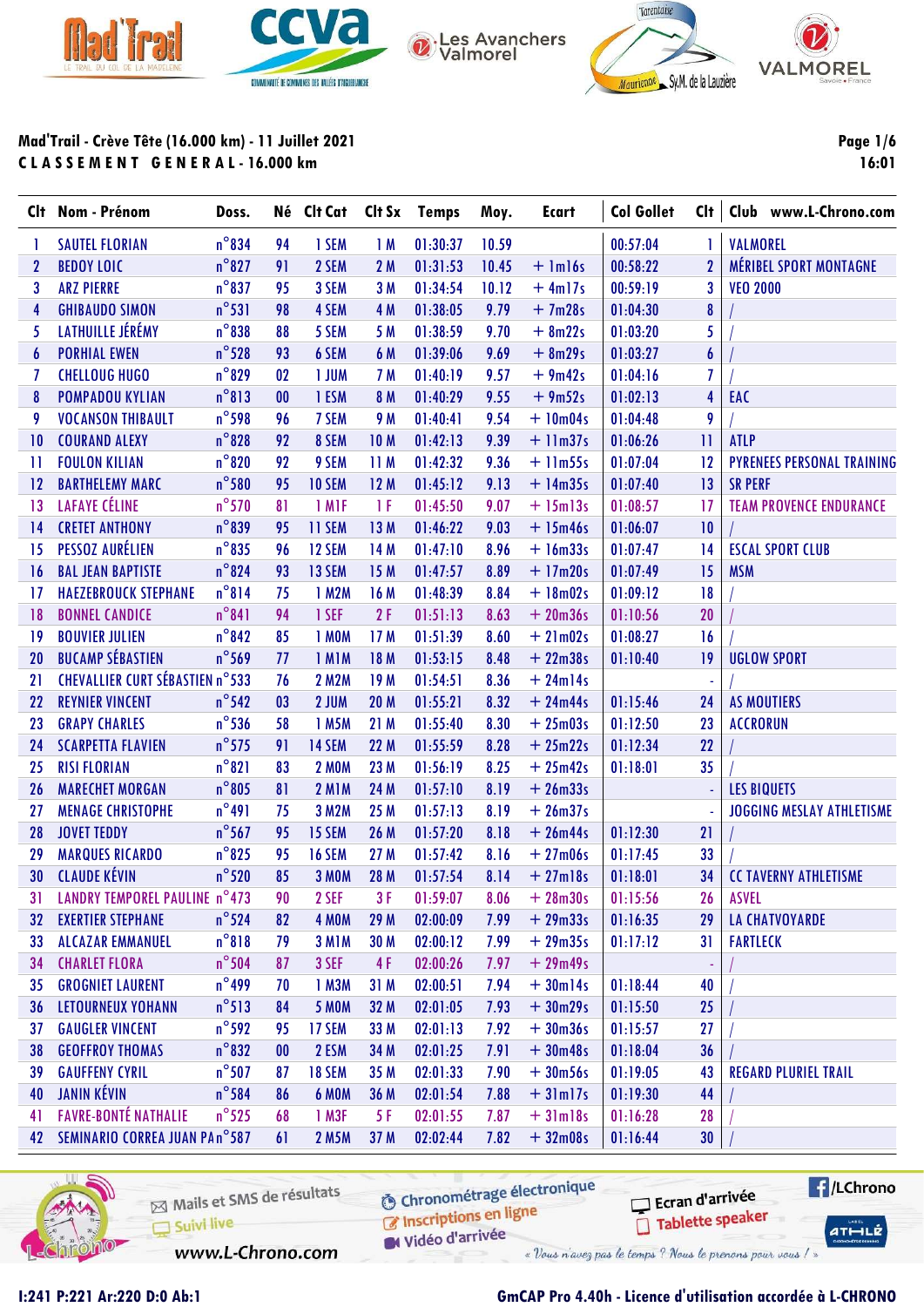







Page 2/6

16:01

Mad'Trail - Crève Tête (16.000 km) - 11 Juillet 2021 CLASSEMENT GENERAL-16.000 km

| <b>MBIDA PIERRE</b><br><b>TEMPOREL ALEXIS</b><br><b>DAVID GRÉGORY</b><br><b>BARROSO FABIEN</b><br><b>BOCQUET MATHIEU</b><br><b>PERCONTE PATRICK</b> | $n^{\circ}$ 505<br>$n^{\circ}472$<br>$n^{\circ}831$<br>$n^{\circ}$ 554                                                                                                                                                      | 86<br>87<br>71                                                                                                                                                                                                                                                                                                                                                                | 7 MOM<br>19 SEM                                                            | 38 M                                                                                                                                                                                             | 02:04:13                                                                                                              | 7.73                                                                                                                                                                             | $+33m36s$                                                                                                                    | 01:20:25                                                                                                                                                                                                                    | 48                                                                                                                                                                                                                   |                                                                                        |
|-----------------------------------------------------------------------------------------------------------------------------------------------------|-----------------------------------------------------------------------------------------------------------------------------------------------------------------------------------------------------------------------------|-------------------------------------------------------------------------------------------------------------------------------------------------------------------------------------------------------------------------------------------------------------------------------------------------------------------------------------------------------------------------------|----------------------------------------------------------------------------|--------------------------------------------------------------------------------------------------------------------------------------------------------------------------------------------------|-----------------------------------------------------------------------------------------------------------------------|----------------------------------------------------------------------------------------------------------------------------------------------------------------------------------|------------------------------------------------------------------------------------------------------------------------------|-----------------------------------------------------------------------------------------------------------------------------------------------------------------------------------------------------------------------------|----------------------------------------------------------------------------------------------------------------------------------------------------------------------------------------------------------------------|----------------------------------------------------------------------------------------|
|                                                                                                                                                     |                                                                                                                                                                                                                             |                                                                                                                                                                                                                                                                                                                                                                               |                                                                            |                                                                                                                                                                                                  |                                                                                                                       |                                                                                                                                                                                  |                                                                                                                              |                                                                                                                                                                                                                             |                                                                                                                                                                                                                      |                                                                                        |
|                                                                                                                                                     |                                                                                                                                                                                                                             |                                                                                                                                                                                                                                                                                                                                                                               |                                                                            | 39 M                                                                                                                                                                                             | 02:04:31                                                                                                              | 7.71                                                                                                                                                                             | $+33m54s$                                                                                                                    | 01:17:30                                                                                                                                                                                                                    | 32                                                                                                                                                                                                                   | <b>ASVEL</b>                                                                           |
|                                                                                                                                                     |                                                                                                                                                                                                                             |                                                                                                                                                                                                                                                                                                                                                                               | <b>2 M3M</b>                                                               | 40 M                                                                                                                                                                                             | 02:05:17                                                                                                              | 7.66                                                                                                                                                                             | $+34m40s$                                                                                                                    | 01:18:10                                                                                                                                                                                                                    | 37                                                                                                                                                                                                                   | <b>MSM</b>                                                                             |
|                                                                                                                                                     |                                                                                                                                                                                                                             | 83                                                                                                                                                                                                                                                                                                                                                                            | <b>8 MOM</b>                                                               | 41 M                                                                                                                                                                                             | 02:05:35                                                                                                              | 7.64                                                                                                                                                                             | $+34m59s$                                                                                                                    | 01:19:52                                                                                                                                                                                                                    | 45                                                                                                                                                                                                                   |                                                                                        |
|                                                                                                                                                     | $n^{\circ}$ 586                                                                                                                                                                                                             | 03                                                                                                                                                                                                                                                                                                                                                                            | 3 JUM                                                                      | 42 M                                                                                                                                                                                             | 02:06:09                                                                                                              | 7.61                                                                                                                                                                             | $+35m32s$                                                                                                                    | 01:18:40                                                                                                                                                                                                                    | 39                                                                                                                                                                                                                   |                                                                                        |
|                                                                                                                                                     | $n^{\circ}$ 532                                                                                                                                                                                                             | 75                                                                                                                                                                                                                                                                                                                                                                            | <b>4 M2M</b>                                                               | 43 M                                                                                                                                                                                             | 02:06:17                                                                                                              | 7.60                                                                                                                                                                             | $+35m40s$                                                                                                                    | 01:18:19                                                                                                                                                                                                                    | 38                                                                                                                                                                                                                   |                                                                                        |
| <b>FOSSE LOIC</b>                                                                                                                                   | $n^{\circ}$ 599                                                                                                                                                                                                             | 83                                                                                                                                                                                                                                                                                                                                                                            | <b>9 MOM</b>                                                               | 44 M                                                                                                                                                                                             | 02:06:48                                                                                                              | 7.57                                                                                                                                                                             | $+36$ mlls                                                                                                                   | 01:21:52                                                                                                                                                                                                                    | 51                                                                                                                                                                                                                   |                                                                                        |
| <b>LATHUILE AYMERIC</b>                                                                                                                             | $n^{\circ}$ 534                                                                                                                                                                                                             | 95                                                                                                                                                                                                                                                                                                                                                                            | 20 SEM                                                                     | 45 M                                                                                                                                                                                             | 02:08:34                                                                                                              | 7.47                                                                                                                                                                             | $+37m57s$                                                                                                                    | 01:20:45                                                                                                                                                                                                                    | 49                                                                                                                                                                                                                   |                                                                                        |
| <b>HICK GAËLLE</b>                                                                                                                                  | $n^{\circ}$ 563                                                                                                                                                                                                             | 81                                                                                                                                                                                                                                                                                                                                                                            | 2 M <sub>IF</sub>                                                          | 6F                                                                                                                                                                                               | 02:09:13                                                                                                              | 7.43                                                                                                                                                                             | $+38m36s$                                                                                                                    | 01:20:06                                                                                                                                                                                                                    | 46                                                                                                                                                                                                                   |                                                                                        |
| <b>COCQ PIERRE</b>                                                                                                                                  | $n^{\circ}$ 423                                                                                                                                                                                                             | 83                                                                                                                                                                                                                                                                                                                                                                            | <b>10 MOM</b>                                                              | 46 M                                                                                                                                                                                             | 02:09:27                                                                                                              | 7.42                                                                                                                                                                             | $+38m51s$                                                                                                                    | 01:25:22                                                                                                                                                                                                                    | 60                                                                                                                                                                                                                   |                                                                                        |
| <b>LEQUIN JEROME</b>                                                                                                                                | $n^{\circ}581$                                                                                                                                                                                                              | 75                                                                                                                                                                                                                                                                                                                                                                            | <b>5 M2M</b>                                                               | 47 M                                                                                                                                                                                             | 02:10:10                                                                                                              | 7.38                                                                                                                                                                             | $+39m33s$                                                                                                                    | 01:20:20                                                                                                                                                                                                                    | 47                                                                                                                                                                                                                   | <b>SR PERF</b>                                                                         |
| <b>MOTTIER PHILIPPE</b>                                                                                                                             | $n^{\circ}830$                                                                                                                                                                                                              | 73                                                                                                                                                                                                                                                                                                                                                                            | <b>6 M2M</b>                                                               | 48 M                                                                                                                                                                                             | 02:10:40                                                                                                              | 7.35                                                                                                                                                                             | $+40m04s$                                                                                                                    | 01:19:01                                                                                                                                                                                                                    | 42                                                                                                                                                                                                                   | <b>MSM</b>                                                                             |
| <b>TUTARD CHRISTOPHE</b>                                                                                                                            | $n^{\circ}$ 591                                                                                                                                                                                                             | 75                                                                                                                                                                                                                                                                                                                                                                            | <b>7 M2M</b>                                                               | 49 M                                                                                                                                                                                             | 02:10:46                                                                                                              | 7.34                                                                                                                                                                             | $+40$ ml0s                                                                                                                   | 01:23:59                                                                                                                                                                                                                    | 55                                                                                                                                                                                                                   | <b>FRP</b>                                                                             |
| <b>PIAU HUGUES</b>                                                                                                                                  |                                                                                                                                                                                                                             | 83                                                                                                                                                                                                                                                                                                                                                                            | <b>11 MOM</b>                                                              | 50 M                                                                                                                                                                                             | 02:11:12                                                                                                              | 7.32                                                                                                                                                                             | $+40m35s$                                                                                                                    | 01:22:10                                                                                                                                                                                                                    | 52                                                                                                                                                                                                                   | <b>CROSSFIT CHARTRES</b>                                                               |
| <b>BAUDET AURÉLIEN</b>                                                                                                                              | $n^{\circ}518$                                                                                                                                                                                                              | 84                                                                                                                                                                                                                                                                                                                                                                            | <b>12 MOM</b>                                                              | 51 M                                                                                                                                                                                             | 02:11:42                                                                                                              | 7.29                                                                                                                                                                             | $+41m05s$                                                                                                                    | 01:21:32                                                                                                                                                                                                                    | 50                                                                                                                                                                                                                   |                                                                                        |
| <b>THOMAS GUILLAUME</b>                                                                                                                             | $n^{\circ}512$                                                                                                                                                                                                              | 84                                                                                                                                                                                                                                                                                                                                                                            | <b>13 MOM</b>                                                              | 52 M                                                                                                                                                                                             | 02:11:42                                                                                                              | 7.29                                                                                                                                                                             | $+41m05s$                                                                                                                    | 01:22:15                                                                                                                                                                                                                    | 53                                                                                                                                                                                                                   | E <sub>2</sub> A                                                                       |
| <b>ROUSSET JEROME</b>                                                                                                                               | $n^{\circ}$ 552                                                                                                                                                                                                             | 83                                                                                                                                                                                                                                                                                                                                                                            | <b>14 MOM</b>                                                              | 53 M                                                                                                                                                                                             | 02:12:07                                                                                                              | 7.27                                                                                                                                                                             | $+41m30s$                                                                                                                    | 01:23:03                                                                                                                                                                                                                    | 54                                                                                                                                                                                                                   |                                                                                        |
| PECHOUX STÉPHANE                                                                                                                                    | $n^{\circ}$ 535                                                                                                                                                                                                             | 72                                                                                                                                                                                                                                                                                                                                                                            | <b>8 M2M</b>                                                               | 54 M                                                                                                                                                                                             | 02:12:14                                                                                                              | 7.26                                                                                                                                                                             | $+41m37s$                                                                                                                    |                                                                                                                                                                                                                             | 58                                                                                                                                                                                                                   | <b>AS TOURNUS</b>                                                                      |
| <b>CECCARINI GUILHEM</b>                                                                                                                            | $n^{\circ}833$                                                                                                                                                                                                              | 75                                                                                                                                                                                                                                                                                                                                                                            | <b>9 M2M</b>                                                               | 55 M                                                                                                                                                                                             | 02:13:37                                                                                                              | 7.19                                                                                                                                                                             | $+43m00s$                                                                                                                    |                                                                                                                                                                                                                             | 71                                                                                                                                                                                                                   | <b>LES BIPEDES DES VAUNAGE</b>                                                         |
| <b>CADART DOMINIQUE</b>                                                                                                                             |                                                                                                                                                                                                                             | 64                                                                                                                                                                                                                                                                                                                                                                            | 1 M4M                                                                      | 56 M                                                                                                                                                                                             | 02:13:44                                                                                                              | 7.18                                                                                                                                                                             | $+43m07s$                                                                                                                    | 01:28:07                                                                                                                                                                                                                    | 70                                                                                                                                                                                                                   | <b>CCTAVERNY</b>                                                                       |
| <b>PREMPAIN JULIEN</b>                                                                                                                              |                                                                                                                                                                                                                             | 79                                                                                                                                                                                                                                                                                                                                                                            |                                                                            |                                                                                                                                                                                                  |                                                                                                                       |                                                                                                                                                                                  |                                                                                                                              |                                                                                                                                                                                                                             | 63                                                                                                                                                                                                                   |                                                                                        |
| <b>RECLUS PASCAL</b>                                                                                                                                | $n^{\circ}$ 559                                                                                                                                                                                                             | 63                                                                                                                                                                                                                                                                                                                                                                            | <b>2 M4M</b>                                                               | 58 M                                                                                                                                                                                             | 02:14:58                                                                                                              | 7.11                                                                                                                                                                             | $+44m22s$                                                                                                                    | 01:27:20                                                                                                                                                                                                                    | 65                                                                                                                                                                                                                   | <b>AUVERS ATHLETISME</b>                                                               |
| <b>BRISOUX JOFFREY</b>                                                                                                                              |                                                                                                                                                                                                                             | 93                                                                                                                                                                                                                                                                                                                                                                            | 21 SEM                                                                     | 59 M                                                                                                                                                                                             | 02:16:20                                                                                                              | 7.04                                                                                                                                                                             |                                                                                                                              | 01:25:35                                                                                                                                                                                                                    | 61                                                                                                                                                                                                                   |                                                                                        |
| <b>OULD BASCOU PAULINE</b>                                                                                                                          |                                                                                                                                                                                                                             | 80                                                                                                                                                                                                                                                                                                                                                                            |                                                                            |                                                                                                                                                                                                  |                                                                                                                       |                                                                                                                                                                                  |                                                                                                                              |                                                                                                                                                                                                                             |                                                                                                                                                                                                                      |                                                                                        |
| <b>MEIGNIER CELINE</b>                                                                                                                              | $n^{\circ}$ 549                                                                                                                                                                                                             | 93                                                                                                                                                                                                                                                                                                                                                                            | 4 SEF                                                                      | 8F                                                                                                                                                                                               | 02:16:47                                                                                                              | 7.02                                                                                                                                                                             | $+46$ ml0s                                                                                                                   |                                                                                                                                                                                                                             |                                                                                                                                                                                                                      |                                                                                        |
| <b>COUTURIER CAROLINE</b>                                                                                                                           | $n^{\circ}$ 434                                                                                                                                                                                                             | 77                                                                                                                                                                                                                                                                                                                                                                            | 4 MIF                                                                      | 9F                                                                                                                                                                                               | 02:17:39                                                                                                              | 6.97                                                                                                                                                                             | $+47m02s$                                                                                                                    |                                                                                                                                                                                                                             |                                                                                                                                                                                                                      | <b>SEPAS IMPOSSIBLE / LES DAHUTS DE</b>                                                |
| <b>MALAVAL YVAN</b>                                                                                                                                 |                                                                                                                                                                                                                             | 82                                                                                                                                                                                                                                                                                                                                                                            |                                                                            |                                                                                                                                                                                                  |                                                                                                                       |                                                                                                                                                                                  |                                                                                                                              |                                                                                                                                                                                                                             |                                                                                                                                                                                                                      |                                                                                        |
| <b>FURBY IRINA</b>                                                                                                                                  | $n^{\circ}$ 823                                                                                                                                                                                                             | 78                                                                                                                                                                                                                                                                                                                                                                            | 5 M <sub>IF</sub>                                                          | 10F                                                                                                                                                                                              | 02:17:47                                                                                                              | 6.97                                                                                                                                                                             | $+47$ ml0s                                                                                                                   | 01:30:17                                                                                                                                                                                                                    | 81                                                                                                                                                                                                                   |                                                                                        |
| <b>BACH SEBASTIEN</b>                                                                                                                               |                                                                                                                                                                                                                             |                                                                                                                                                                                                                                                                                                                                                                               |                                                                            |                                                                                                                                                                                                  |                                                                                                                       |                                                                                                                                                                                  |                                                                                                                              |                                                                                                                                                                                                                             |                                                                                                                                                                                                                      | <b>ALSACE</b>                                                                          |
|                                                                                                                                                     |                                                                                                                                                                                                                             |                                                                                                                                                                                                                                                                                                                                                                               | 22 SEM                                                                     |                                                                                                                                                                                                  |                                                                                                                       |                                                                                                                                                                                  |                                                                                                                              |                                                                                                                                                                                                                             | 59                                                                                                                                                                                                                   |                                                                                        |
|                                                                                                                                                     |                                                                                                                                                                                                                             |                                                                                                                                                                                                                                                                                                                                                                               |                                                                            |                                                                                                                                                                                                  | 02:18:30                                                                                                              |                                                                                                                                                                                  |                                                                                                                              | 01:31:00                                                                                                                                                                                                                    |                                                                                                                                                                                                                      |                                                                                        |
| <b>FIL MEHDI</b>                                                                                                                                    |                                                                                                                                                                                                                             |                                                                                                                                                                                                                                                                                                                                                                               |                                                                            |                                                                                                                                                                                                  |                                                                                                                       |                                                                                                                                                                                  |                                                                                                                              |                                                                                                                                                                                                                             |                                                                                                                                                                                                                      |                                                                                        |
| <b>THOMASSET BAPTISTE</b>                                                                                                                           |                                                                                                                                                                                                                             |                                                                                                                                                                                                                                                                                                                                                                               |                                                                            |                                                                                                                                                                                                  |                                                                                                                       |                                                                                                                                                                                  |                                                                                                                              |                                                                                                                                                                                                                             |                                                                                                                                                                                                                      |                                                                                        |
|                                                                                                                                                     |                                                                                                                                                                                                                             |                                                                                                                                                                                                                                                                                                                                                                               |                                                                            |                                                                                                                                                                                                  |                                                                                                                       |                                                                                                                                                                                  |                                                                                                                              |                                                                                                                                                                                                                             |                                                                                                                                                                                                                      |                                                                                        |
|                                                                                                                                                     |                                                                                                                                                                                                                             |                                                                                                                                                                                                                                                                                                                                                                               |                                                                            |                                                                                                                                                                                                  |                                                                                                                       |                                                                                                                                                                                  |                                                                                                                              |                                                                                                                                                                                                                             |                                                                                                                                                                                                                      |                                                                                        |
|                                                                                                                                                     |                                                                                                                                                                                                                             |                                                                                                                                                                                                                                                                                                                                                                               |                                                                            |                                                                                                                                                                                                  |                                                                                                                       |                                                                                                                                                                                  |                                                                                                                              |                                                                                                                                                                                                                             |                                                                                                                                                                                                                      | <b>APY BUC</b>                                                                         |
| <b>FREPPAZ YVANN</b>                                                                                                                                | $n^{\circ}541$                                                                                                                                                                                                              | 90                                                                                                                                                                                                                                                                                                                                                                            | <b>23 SEM</b>                                                              | 67 M                                                                                                                                                                                             | 02:20:51                                                                                                              | 6.82                                                                                                                                                                             | $+50$ ml4s                                                                                                                   | 01:28:21                                                                                                                                                                                                                    | 72                                                                                                                                                                                                                   |                                                                                        |
|                                                                                                                                                     |                                                                                                                                                                                                                             |                                                                                                                                                                                                                                                                                                                                                                               |                                                                            |                                                                                                                                                                                                  |                                                                                                                       |                                                                                                                                                                                  |                                                                                                                              |                                                                                                                                                                                                                             |                                                                                                                                                                                                                      |                                                                                        |
|                                                                                                                                                     |                                                                                                                                                                                                                             |                                                                                                                                                                                                                                                                                                                                                                               |                                                                            |                                                                                                                                                                                                  |                                                                                                                       |                                                                                                                                                                                  |                                                                                                                              |                                                                                                                                                                                                                             |                                                                                                                                                                                                                      | <b>CC TAVERNY</b>                                                                      |
|                                                                                                                                                     |                                                                                                                                                                                                                             |                                                                                                                                                                                                                                                                                                                                                                               |                                                                            |                                                                                                                                                                                                  |                                                                                                                       |                                                                                                                                                                                  |                                                                                                                              |                                                                                                                                                                                                                             |                                                                                                                                                                                                                      |                                                                                        |
|                                                                                                                                                     |                                                                                                                                                                                                                             |                                                                                                                                                                                                                                                                                                                                                                               |                                                                            |                                                                                                                                                                                                  |                                                                                                                       |                                                                                                                                                                                  |                                                                                                                              |                                                                                                                                                                                                                             |                                                                                                                                                                                                                      |                                                                                        |
|                                                                                                                                                     |                                                                                                                                                                                                                             |                                                                                                                                                                                                                                                                                                                                                                               |                                                                            |                                                                                                                                                                                                  |                                                                                                                       |                                                                                                                                                                                  |                                                                                                                              |                                                                                                                                                                                                                             |                                                                                                                                                                                                                      |                                                                                        |
|                                                                                                                                                     | <b>GIRARD NIELS</b><br><b>SAUDO SOPHIE</b><br><b>DUPONT CÉLINE</b><br><b>SARTRE ROMAIN</b><br><b>JAWORSKI JACQUES</b><br><b>BACLES-MIN GUILLAUME</b><br><b>DESCHOUX CEDRIC</b><br><b>BUFFET MATHILDE</b><br>DE BAYNAST INÈS | $n^{\circ}804$<br>$n^{\circ}$ 498<br>$n^{\circ}$ 457<br>$n^{\circ}483$<br>$n^{\circ}$ 596<br>$n^{\circ}$ 406<br>$n^{\circ}441$<br>$n^{\circ}819$<br>$n^{\circ}440$<br>$n^{\circ}$ 560<br>$n^{\circ}$ 489<br>$n^{\circ}808$<br>$n^{\circ}$ 462<br>$n^{\circ}$ 490<br>$n^{\circ}$ 530<br>$n^{\circ}$ 497<br>$n^{\circ}$ 562<br>LEGRIX DE LA SALLE CHLOÉ n°582<br>$n^{\circ}515$ | 81<br>92<br>79<br>02<br>02<br>84<br>82<br>79<br>81<br>77<br>98<br>94<br>96 | 4 MIM<br>3 M <sub>IF</sub><br><b>15 MOM</b><br><b>5 M1M</b><br>6 M <sub>IF</sub><br>4 JUM<br>5 JUM<br>1 MOF<br><b>16 MOM</b><br><b>6 M1M</b><br>7 MIM<br><b>8 M1M</b><br>5 SEF<br>6 SEF<br>7 SEF | 57 M<br>7F<br>60 M<br>61 M<br>62 M<br>11F<br>63 M<br>64 M<br>12F<br>65 M<br>66 M<br>68 M<br>69 M<br>13F<br>14F<br>15F | 02:14:42<br>02:16:33<br>02:17:41<br>02:18:09<br>02:18:26<br>02:18:57<br>02:18:57<br>02:19:01<br>02:19:02<br>02:20:23<br>02:23:40<br>02:24:11<br>02:24:21<br>02:25:04<br>02:25:04 | 7.13<br>7.03<br>6.97<br>6.95<br>6.94<br>6.93<br>6.91<br>6.91<br>6.91<br>6.91<br>6.84<br>6.68<br>6.66<br>6.65<br>6.62<br>6.62 | $+44m06s$<br>$+45m44s$<br>$+45m56s$<br>$+47m04s$<br>$+47m32s$<br>$+47m49s$<br>$+47m53s$<br>$+48m20s$<br>$+48m20s$<br>$+48m24s$<br>$+48m25s$<br>$+49m46s$<br>$+53m03s$<br>$+ 53m34s$<br>$+ 53m44s$<br>$+54m27s$<br>$+54m28s$ | 01:24:19<br>01:28:11<br>01:26:00<br>01:28:41<br>01:25:55<br>01:24:10<br>01:27:13<br>01:24:23<br>01:27:31<br>01:24:14<br>01:27:36<br>01:28:47<br>01:28:05<br>01:29:32<br>01:28:44<br>01:29:36<br>01:33:18<br>01:30:38 | 73<br>62<br>56<br>64<br>84<br>66<br>57<br>67<br>75<br>69<br>76<br>74<br>78<br>90<br>82 |



Mails et SMS de résultats Suivi live www.L-Chrono.com

**6** Chronométrage électronique

 $H/LChrono$ Ecran d'arrivée Tablette speaker

 $ATHLZ$ 

Inscriptions en ligne Vidéo d'arrivée

« Vous n'avez pas le temps ? Nous le prenons pour vous / »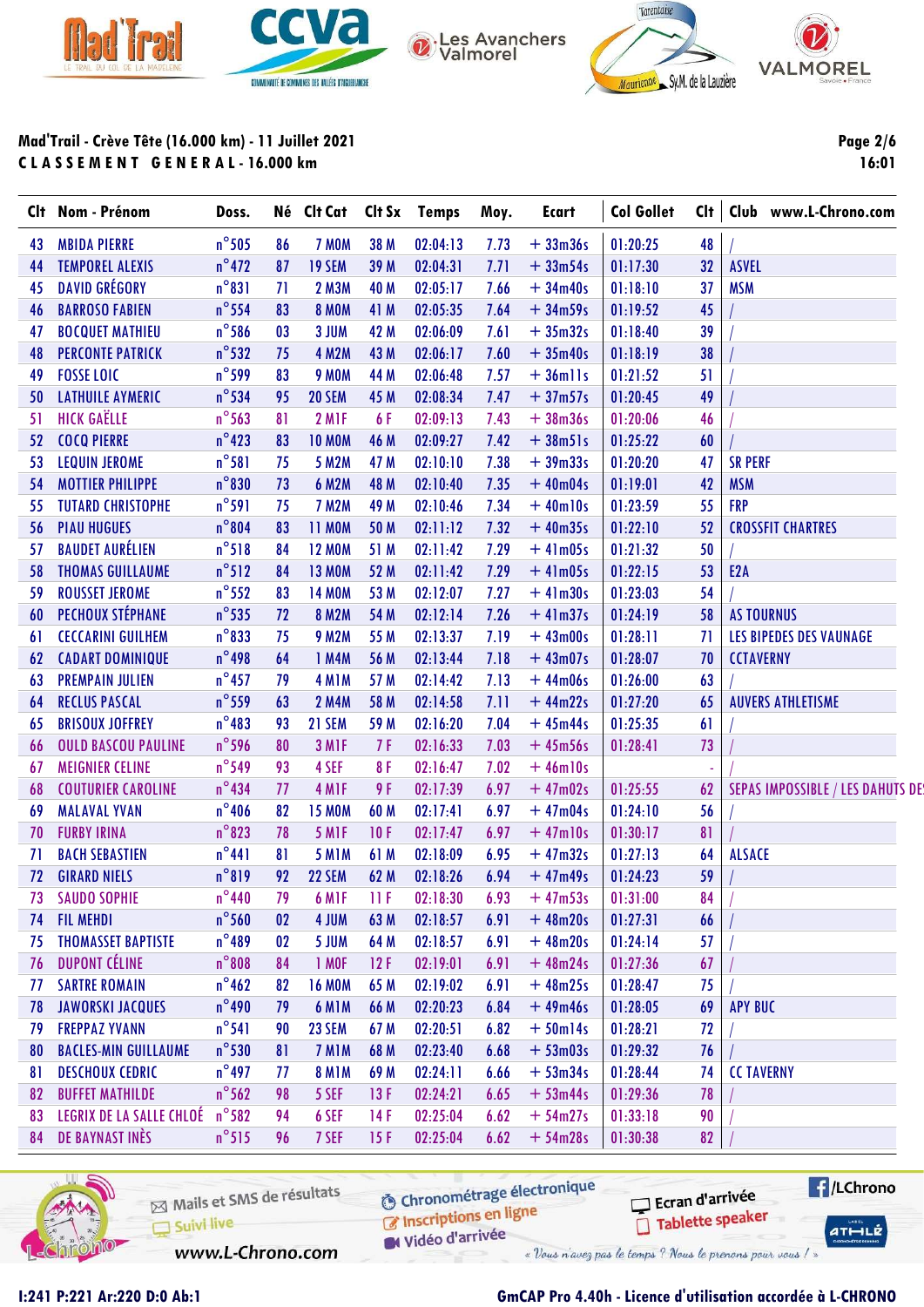





VALMOREL

**Page 3/6** 

16:01

Mad'Trail - Crève Tête (16.000 km) - 11 Juillet 2021 CLASSEMENT GENERAL-16.000 km

|     | Clt Nom - Prénom               | Doss.           |    | Né Clt Cat        |             | <b>Clt Sx</b> Temps | Moy. | <b>Ecart</b>      | <b>Col Gollet</b> | Cl <sub>†</sub> | Club www.L-Chrono.com           |
|-----|--------------------------------|-----------------|----|-------------------|-------------|---------------------|------|-------------------|-------------------|-----------------|---------------------------------|
| 85  | <b>BOCQUET FRÉDÉRIC</b>        | $n^{\circ}471$  | 70 | 3 M3M             | 70 M        | 02:26:30            | 6.55 | $+55m53s$         | 01:18:55          | 41              | <b>RONCQ TRI</b>                |
| 86  | <b>RUFFIER JOSEPH</b>          | $n^{\circ}572$  | 88 | 24 SEM            | 71 M        | 02:26:46            | 6.54 | $+56$ m09s        | 01:30:06          | 80              | <b>SNATCH CROSSFIT MOÛTIERS</b> |
| 87  | <b>LEHAEN PIERRE OLIVIER</b>   | $n^{\circ}$ 594 | 75 | <b>10 M2M</b>     | 72 M        | 02:26:58            | 6.53 | $+56m21s$         | 01:28:03          | 68              |                                 |
| 88  | <b>MOUCHETTE LAURENT</b>       | $n^{\circ}404$  | 76 | 11 M2M            | 73 M        | 02:27:01            | 6.53 | $+56m25s$         | 01:34:38          | 96              | <b>COPIDO</b>                   |
| 89  | <b>DIBON ARNAUD</b>            | $n^{\circ}$ 409 | 80 | <b>9 M1M</b>      | 74 M        | 02:27:20            | 6.52 | $+56m44s$         | 01:35:55          | 104             |                                 |
| 90  | <b>GARDA MAURINE</b>           | $n^{\circ}482$  | 97 | 8 SEF             | 16F         | 02:27:29            | 6.51 | $+56m52s$         | 01:36:24          | 108             |                                 |
| 91  | <b>MORARD JEFF</b>             | $n^{\circ}$ 561 | 74 | <b>12 M2M</b>     | 75 M        | 02:28:37            | 6.46 | $+58m01s$         |                   | ÷               |                                 |
| 92  | <b>BUICHE MARINE</b>           | $n^{\circ}812$  | 90 | 9 SEF             | 17F         | 02:28:52            | 6.45 | $+58$ ml6s        | 01:29:38          | 79              |                                 |
| 93  | <b>DESSAINT LOUIS</b>          | $n^{\circ}$ 590 | 03 | 6 JUM             | 76 M        | 02:28:56            | 6.45 | $+58$ ml9s        | 01:33:11          | 89              |                                 |
| 94  | <b>REYNIER JEAN MICHEL</b>     | $n^{\circ}$ 543 | 67 | <b>4 M3M</b>      | 77 M        | 02:29:41            | 6.41 | $+59m04s$         | 01:37:19          | 116             | <b>AS MOUTIERS</b>              |
| 95  | <b>BUICHE PAULINE</b>          | $n^{\circ}811$  | 90 | <b>10 SEF</b>     | 18F         | 02:30:17            | 6.39 | $+59m40s$         | 01:35:48          | 103             |                                 |
| 96  | PHILIPPOT ANNE-LAURE           | $n^{\circ}$ 836 | 77 | 7 MIF             | 19F         | 02:30:33            | 6.38 | $+59m56s$         | 01:34:15          | 94              | SAINT NAZAIRE OLYMPIQUE SA      |
| 97  | <b>LORANG DOMINIQUE</b>        | $n^{\circ}$ 547 | 57 | 3 M5M             | 78 M        | 02:30:42            | 6.37 | $+ 1h00m05s$      | 01:34:41          | 97              |                                 |
| 98  | PETITPOISSON THIBAUT           | $n^{\circ}521$  | 94 | 25 SEM            | 79 M        | 02:31:16            | 6.35 | $+ 1h00m39s$      | 01:36:54          | 115             |                                 |
| 99  | <b>DI FILIPPO LUCA</b>         | $n^{\circ}$ 488 | 76 | <b>13 M2M</b>     | 80 M        | 02:31:17            | 6.35 | $+$ 1h00 $m41s$   | 01:38:43          | 123             |                                 |
| 100 | <b>WOLFFELSPERGER LOIC</b>     | $n^{\circ}807$  | 88 | <b>26 SEM</b>     | 81 M        | 02:31:50            | 6.32 | $+$ 1h01m13s      | 01:41:48          | 139             |                                 |
| 101 | <b>RODRIGUES ALEXANDRE</b>     | $n^{\circ}$ 544 | 83 | <b>17 MOM</b>     | 82 M        | 02:32:08            | 6.31 | $+$ 1h01m31s      | 01:33:01          | 87              |                                 |
| 102 | <b>GAUTHIER JEAN-BAPTISTE</b>  | $n^{\circ}$ 474 | 83 | <b>18 MOM</b>     | 83 M        | 02:32:36            | 6.29 | $+ 1h02m00s$      | 01:38:01          | 119             | <b>GRAVITY-80</b>               |
| 103 | <b>FOURNIER HERVE</b>          | $n^{\circ}$ 540 | 71 | 5 M3M             | 84 M        | 02:33:04            | 6.27 | $+ 1h02m27s$      | 01:34:10          | 93              | <b>BACO</b>                     |
| 104 | <b>MOREAU ESTELLE</b>          | $n^{\circ}815$  | 92 | 11 SEF            | 20F         | 02:33:09            | 6.27 | $+1h02m32s$       | 01:36:12          | 105             |                                 |
| 105 | <b>DESBOIS BENJAMIN</b>        | $n^{\circ}816$  | 92 | 27 SEM            | 85 M        | 02:33:09            | 6.27 | $+ 1h02m32s$      | 01:36:14          | 106             |                                 |
| 106 | <b>PERRET JEAN-FRANÇOIS</b>    | $n^{\circ}514$  | 67 | <b>6 M3M</b>      | 86 M        | 02:33:11            | 6.27 | $+1h02m34s$       | 01:34:53          | 100             | PAG                             |
| 107 | <b>MASSAL DOMINIQUE</b>        | $n^{\circ}$ 459 | 88 | <b>28 SEM</b>     | 87 M        | 02:33:19            | 6.26 | $+1h02m42s$       | 01:33:02          | 88              |                                 |
| 108 | <b>COURTOIS ROBIN</b>          | $n^{\circ}510$  | 86 | <b>19 MOM</b>     | 88 M        | 02:33:32            | 6.25 | $+1h02m55s$       | 01:36:52          | 113             |                                 |
| 109 | <b>RAULT VICTOR</b>            | $n^{\circ}$ 589 | 86 | <b>20 MOM</b>     | 89 M        | 02:33:34            | 6.25 | $+ 1h02m57s$      | 01:37:48          | 118             |                                 |
| 110 | <b>CADART CHARLOTTE</b>        | $n^{\circ}$ 597 | 86 | <b>2 MOF</b>      | 21F         | 02:33:49            | 6.24 | $+$ 1h03m12s      | 01:33:55          | 92              |                                 |
| 111 | <b>FERRONT VANESSSS</b>        | $n^{\circ}$ 502 | 77 | 8 M <sub>IF</sub> | 22F         | 02:33:49            | 6.24 | $+$ 1h03m12s      | 01:38:27          | 121             |                                 |
| 112 | <b>ROJON LAURENT</b>           | $n^{\circ}$ 565 | 68 | <b>7 M3M</b>      | 90 M        | 02:33:49            | 6.24 | $+$ 1h03m13s      | 01:38:25          | 120             | <b>UAC MORESTEL</b>             |
| 113 | <b>MOREAU ALEXIA</b>           | $n^{\circ}481$  | 92 | <b>12 SEF</b>     | 23F         | 02:35:31            | 6.17 | $+1h04m54s$       | 01:34:47          | 98              |                                 |
|     | <b>114 JALAGUIER SEBASTIEN</b> | $n^{\circ}$ 495 | 82 | <b>21 MOM</b>     | 91 M        | 02:35:43            |      | $6.17 + 1h05m07s$ | 01:36:30          | 110             |                                 |
|     | <b>115 SABLIERE MARTIN</b>     | $n^{\circ}$ 557 | 80 | <b>10 M1M</b>     | 92 M        | 02:35:48            | 6.16 | $+$ 1h05m11s      | 01:32:04          | 86              |                                 |
| 116 | <b>RODRIGUEZ CRISTINA</b>      | $n^{\circ}511$  | 87 | <b>13 SEF</b>     | 24F         | 02:36:03            |      | $6.15 + 1h05m27s$ | 01:40:11          | 128             |                                 |
| 117 | <b>PAUMIER FABIEN</b>          | $n^{\circ}$ 548 | 85 | <b>22 MOM</b>     | 93 M        | 02:36:09            | 6.15 | $+1h05m33s$       | 01:36:54          | 114             |                                 |
|     | <b>118 STÉPHANE GOUIN</b>      | $n^{\circ}$ 464 | 72 | 14 M2M            | 94 M        | 02:36:10            | 6.15 | $+1h05m33s$       | 01:38:35          | 122             | <b>OCCBA S/L BONNEVAL</b>       |
| 119 | <b>THOMAS ARNAUD</b>           | $n^{\circ}$ 463 | 85 | <b>23 MOM</b>     | 95 M        | 02:36:16            | 6.14 | $+1h05m39s$       | 01:38:56          | 125             |                                 |
| 120 | <b>GROB HARMONIE</b>           | $n^{\circ}414$  | 95 | <b>14 SEF</b>     | 25F         | 02:36:24            | 6.14 | $+ 1h05m47s$      | 01:42:11          | 142             |                                 |
| 121 | <b>VIDAL SOLER ALEXIS</b>      | $n^{\circ}415$  | 76 | <b>15 M2M</b>     | 96 M        | 02:36:24            | 6.14 | $+1h05m47s$       | 01:41:28          | 136             |                                 |
|     | 122 LURAND LUDOVIC             | $n^{\circ}$ 585 | 61 | <b>4 M5M</b>      | 97 M        | 02:36:35            | 6.13 | $+1h05m58s$       | 01:36:38          | 111             |                                 |
|     | 123 SOULIER GÉRALDINE          | $n^{\circ}$ 445 | 77 | 9 M <sub>IF</sub> | 26F         | 02:36:44            | 6.13 | $+1h06m08s$       | 01:35:28          | 102             | <b>GAMBADE ROCHEFORTAISE</b>    |
|     | <b>124 GUERMEUR CHRISTOPHE</b> | $n^{\circ}$ 553 | 71 | <b>8 M3M</b>      | <b>98 M</b> | 02:37:12            | 6.11 | $+ 1h06m35s$      | 01:33:41          | 91              |                                 |
|     | 125 FAVRE-BONTÉ PATRICK        | $n^{\circ}$ 526 | 57 | <b>5 M5M</b>      | 99 M        | 02:37:49            | 6.08 | $+$ 1h07m12s      | 01:36:27          | 109             |                                 |
|     | 126 DUNEZAT RÉMY               | $n^{\circ}$ 485 | 81 | 11 M1M 100 M      |             | 02:38:11            | 6.07 | $+1h07m34s$       | 01:41:22          | 134             |                                 |
|     |                                |                 |    |                   |             |                     |      |                   |                   |                 |                                 |



Mails et SMS de résultats Suivi live

**6** Chronométrage électronique Inscriptions en ligne

Vidéo d'arrivée

**F**/LChrono Ecran d'arrivée Tablette speaker

 $ATHLZ$ 

www.L-Chrono.com

« Vous n'avez pas le temps ? Nous le prenons pour vous / »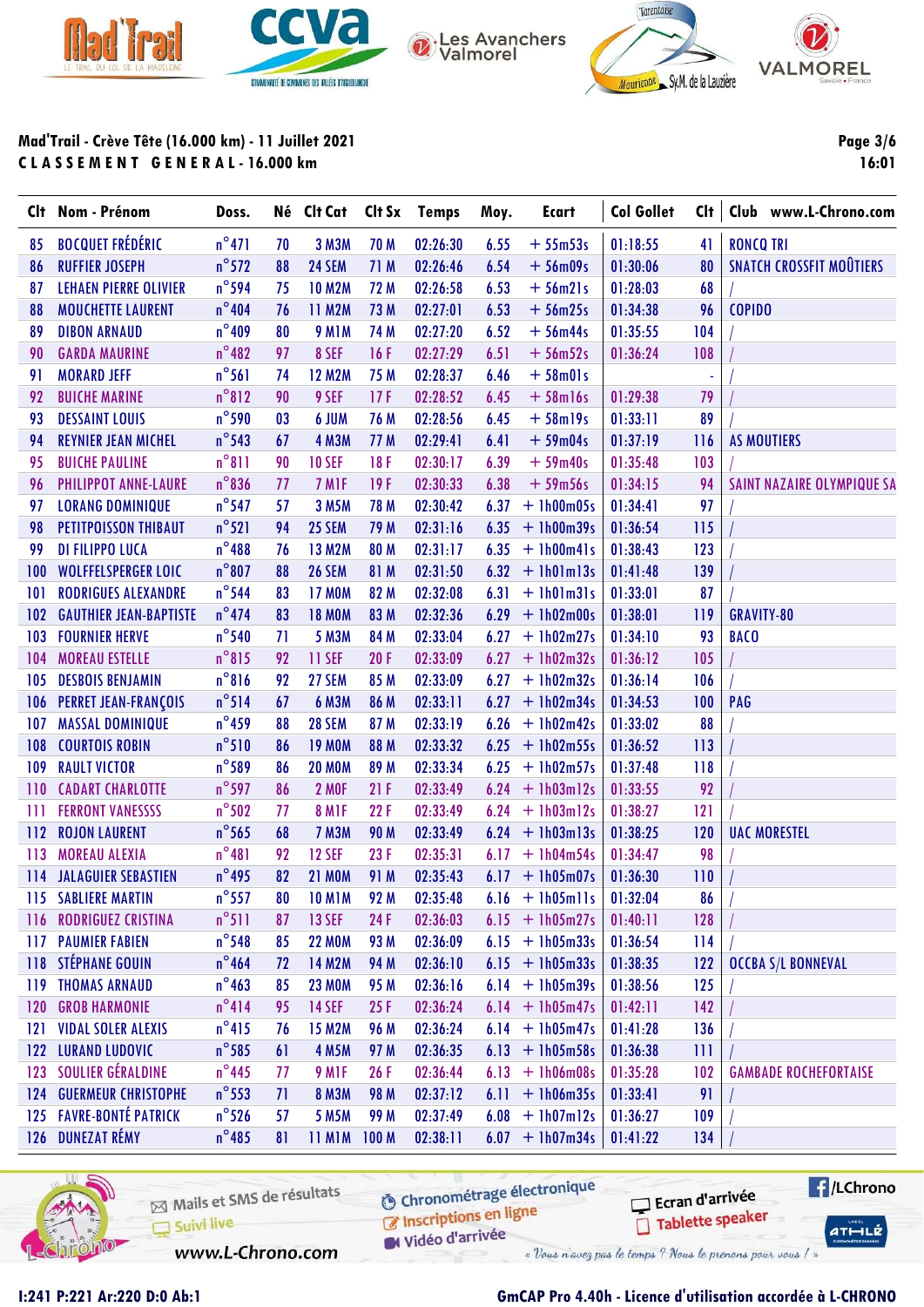





VALMOREL

Page 4/6

16:01

Mad'Trail - Crève Tête (16.000 km) - 11 Juillet 2021 CLASSEMENT GENERAL-16.000 km

| $n^{\circ}$ 506<br><b>16 M2M</b><br>02:38:11<br>$+ 1h07m34s$<br>01:39:03<br>126<br><b>LEMERLE JEAN-CHRISTOPHE</b><br>101M<br>6.07<br>75<br>127<br>DE BORTOLI MÉLINA<br>$n^{\circ}$ 566<br>27F<br>89<br><b>15 SEF</b><br>02:40:15<br>5.99<br>$+1h09m38s$<br>107<br>128<br>01:36:24<br>$n^{\circ}433$<br>102 M<br><b>BRUNEAUX PASCAL</b><br>63<br><b>3 M4M</b><br>02:43:17<br>5.88<br>01:44:12<br>146<br><b>UGINE</b><br>129<br>$+1h12m40s$<br>$n^{\circ}477$<br><b>RISSER KEVIN</b><br>88<br>29 SEM<br>103 M<br>02:44:34<br>5.83<br>140<br>130<br>$+$ 1h13m57s<br>01:41:50<br><b>VANHÉE FRANÇOIS</b><br>$n^{\circ}$ 428<br>89<br><b>30 SEM</b><br>104 M<br>101<br>131<br>02:44:37<br>5.83<br>$+ 1h14m00s$<br>01:35:20<br>$n^{\circ}$ 595<br>28F<br>02:44:49<br>95<br>132 PICARD EMILIE<br>80<br><b>10 M1F</b><br>$5.82 + 1h14m12s$<br>01:34:36<br>$n^{\circ}401$<br>31 SEM<br>105 M<br>133<br><b>HOTTE JEAN</b><br>91<br>02:45:36<br>5.80<br>$+ 1h14m59s$<br>01:41:20<br>133<br>$n^{\circ}$ 435<br>80<br>129<br><b>HAUDEBOURG THOMAS</b><br><b>12 M1M</b><br>106 M<br>02:45:44<br>5.79<br>01:40:27<br><b>XVE ATHLETIC CLUB</b><br>134<br>$+$ 1h15m07s<br>$n^{\circ}$ 523<br><b>DELMAS MEHDI</b><br>107 M<br>127<br><b>ADAPS</b><br>135<br>80<br><b>13 M1M</b><br>02:45:53<br>5.79<br>$+1h15m16s$<br>01:39:55<br>$n^{\circ}461$<br>148<br><b>CHOLLET LUDOVIC</b><br>82<br><b>24 MOM</b><br>108 M<br>02:46:01<br>5.78<br>$+$ 1h15m25s<br>01:45:25<br>136<br>$n^{\circ}419$<br>149<br><b>BOHN TONY</b><br>80<br><b>14 M1M</b><br>109 M<br>02:46:05<br>5.78<br>137<br>$+ 1h15m29s$<br>01:45:32<br>$n^{\circ}$ 574<br><b>CHINAGLIA ALEX</b><br>02<br>7 JUM<br>110M<br>02:46:18<br>01:41:25<br>135<br>138<br>5.77<br>$+$ 1h15m41s<br><b>ROTA STÉPHANE</b><br>$n^{\circ}$ 407<br><b>15 M1M</b><br>111 M<br>02:46:25<br>5.77<br>153<br>139<br>77<br>$+$ 1h15m48s<br>01:47:00<br>$n^{\circ}$ 476<br>2 M3F<br><b>FR'ANSE</b><br>68<br>29F<br>138<br>140<br><b>GONIN PASCALE</b><br>02:46:32<br>5.76<br>$+1h15m55s$<br>01:41:36<br>$n^{\circ}$ 529<br><b>LATZKO LEA</b><br>94<br><b>16 SEF</b><br>30 F<br>141<br>02:47:14<br>5.74<br>$+$ 1h16m38s<br>01:41:56<br>141<br>$n^{\circ}484$<br>68<br>3 M3F<br>152<br><b>RIGNOL ANNE</b><br>31F<br>02:47:23<br>5.74<br>$142$<br>$+$ 1h16m46s<br>01:46:33<br>$n^{\circ}$ 578<br>1 JUF<br>32F<br><b>TORQUE MELINE</b><br>02<br>02:47:31<br>5.73<br>01:45:49<br>150<br>$+ 1h16m55s$<br>143<br>$n^{\circ}402$<br><b>32 SEM</b><br>112M<br>02:48:22<br>132<br><b>HOTTE THOMAS</b><br>97<br>5.70<br>$+ 1h17m45s$<br>01:41:18<br>144<br><b>VIAL CÉLINE</b><br>$n^{\circ}$ 444<br>85<br>33 F<br>145<br>3 MOF<br>02:48:32<br>5.70<br>01:43:48<br>145<br>$+1h17m55s$<br>$n^{\circ}519$<br><b>COCHENNEC SOLÈNE</b><br><b>17 SEF</b><br>34F<br>131<br>96<br>02:48:46<br>5.69<br>146<br>$+1h18m09s$<br>01:41:08 | Clt Nom - Prénom | Doss. | Né Clt Cat Clt Sx Temps |  | Moy. | Ecart | <b>Col Gollet</b> | Clt   Club www.L-Chrono.com          |
|----------------------------------------------------------------------------------------------------------------------------------------------------------------------------------------------------------------------------------------------------------------------------------------------------------------------------------------------------------------------------------------------------------------------------------------------------------------------------------------------------------------------------------------------------------------------------------------------------------------------------------------------------------------------------------------------------------------------------------------------------------------------------------------------------------------------------------------------------------------------------------------------------------------------------------------------------------------------------------------------------------------------------------------------------------------------------------------------------------------------------------------------------------------------------------------------------------------------------------------------------------------------------------------------------------------------------------------------------------------------------------------------------------------------------------------------------------------------------------------------------------------------------------------------------------------------------------------------------------------------------------------------------------------------------------------------------------------------------------------------------------------------------------------------------------------------------------------------------------------------------------------------------------------------------------------------------------------------------------------------------------------------------------------------------------------------------------------------------------------------------------------------------------------------------------------------------------------------------------------------------------------------------------------------------------------------------------------------------------------------------------------------------------------------------------------------------------------------------------------------------------------------------------------------------------------------------------------------------------------------------------------------------------------------------------------------------------------------------------------------------------------------------------------------------------------------------------|------------------|-------|-------------------------|--|------|-------|-------------------|--------------------------------------|
|                                                                                                                                                                                                                                                                                                                                                                                                                                                                                                                                                                                                                                                                                                                                                                                                                                                                                                                                                                                                                                                                                                                                                                                                                                                                                                                                                                                                                                                                                                                                                                                                                                                                                                                                                                                                                                                                                                                                                                                                                                                                                                                                                                                                                                                                                                                                                                                                                                                                                                                                                                                                                                                                                                                                                                                                                                  |                  |       |                         |  |      |       |                   |                                      |
|                                                                                                                                                                                                                                                                                                                                                                                                                                                                                                                                                                                                                                                                                                                                                                                                                                                                                                                                                                                                                                                                                                                                                                                                                                                                                                                                                                                                                                                                                                                                                                                                                                                                                                                                                                                                                                                                                                                                                                                                                                                                                                                                                                                                                                                                                                                                                                                                                                                                                                                                                                                                                                                                                                                                                                                                                                  |                  |       |                         |  |      |       |                   |                                      |
|                                                                                                                                                                                                                                                                                                                                                                                                                                                                                                                                                                                                                                                                                                                                                                                                                                                                                                                                                                                                                                                                                                                                                                                                                                                                                                                                                                                                                                                                                                                                                                                                                                                                                                                                                                                                                                                                                                                                                                                                                                                                                                                                                                                                                                                                                                                                                                                                                                                                                                                                                                                                                                                                                                                                                                                                                                  |                  |       |                         |  |      |       |                   |                                      |
|                                                                                                                                                                                                                                                                                                                                                                                                                                                                                                                                                                                                                                                                                                                                                                                                                                                                                                                                                                                                                                                                                                                                                                                                                                                                                                                                                                                                                                                                                                                                                                                                                                                                                                                                                                                                                                                                                                                                                                                                                                                                                                                                                                                                                                                                                                                                                                                                                                                                                                                                                                                                                                                                                                                                                                                                                                  |                  |       |                         |  |      |       |                   |                                      |
|                                                                                                                                                                                                                                                                                                                                                                                                                                                                                                                                                                                                                                                                                                                                                                                                                                                                                                                                                                                                                                                                                                                                                                                                                                                                                                                                                                                                                                                                                                                                                                                                                                                                                                                                                                                                                                                                                                                                                                                                                                                                                                                                                                                                                                                                                                                                                                                                                                                                                                                                                                                                                                                                                                                                                                                                                                  |                  |       |                         |  |      |       |                   |                                      |
|                                                                                                                                                                                                                                                                                                                                                                                                                                                                                                                                                                                                                                                                                                                                                                                                                                                                                                                                                                                                                                                                                                                                                                                                                                                                                                                                                                                                                                                                                                                                                                                                                                                                                                                                                                                                                                                                                                                                                                                                                                                                                                                                                                                                                                                                                                                                                                                                                                                                                                                                                                                                                                                                                                                                                                                                                                  |                  |       |                         |  |      |       |                   |                                      |
|                                                                                                                                                                                                                                                                                                                                                                                                                                                                                                                                                                                                                                                                                                                                                                                                                                                                                                                                                                                                                                                                                                                                                                                                                                                                                                                                                                                                                                                                                                                                                                                                                                                                                                                                                                                                                                                                                                                                                                                                                                                                                                                                                                                                                                                                                                                                                                                                                                                                                                                                                                                                                                                                                                                                                                                                                                  |                  |       |                         |  |      |       |                   |                                      |
|                                                                                                                                                                                                                                                                                                                                                                                                                                                                                                                                                                                                                                                                                                                                                                                                                                                                                                                                                                                                                                                                                                                                                                                                                                                                                                                                                                                                                                                                                                                                                                                                                                                                                                                                                                                                                                                                                                                                                                                                                                                                                                                                                                                                                                                                                                                                                                                                                                                                                                                                                                                                                                                                                                                                                                                                                                  |                  |       |                         |  |      |       |                   |                                      |
|                                                                                                                                                                                                                                                                                                                                                                                                                                                                                                                                                                                                                                                                                                                                                                                                                                                                                                                                                                                                                                                                                                                                                                                                                                                                                                                                                                                                                                                                                                                                                                                                                                                                                                                                                                                                                                                                                                                                                                                                                                                                                                                                                                                                                                                                                                                                                                                                                                                                                                                                                                                                                                                                                                                                                                                                                                  |                  |       |                         |  |      |       |                   |                                      |
|                                                                                                                                                                                                                                                                                                                                                                                                                                                                                                                                                                                                                                                                                                                                                                                                                                                                                                                                                                                                                                                                                                                                                                                                                                                                                                                                                                                                                                                                                                                                                                                                                                                                                                                                                                                                                                                                                                                                                                                                                                                                                                                                                                                                                                                                                                                                                                                                                                                                                                                                                                                                                                                                                                                                                                                                                                  |                  |       |                         |  |      |       |                   |                                      |
|                                                                                                                                                                                                                                                                                                                                                                                                                                                                                                                                                                                                                                                                                                                                                                                                                                                                                                                                                                                                                                                                                                                                                                                                                                                                                                                                                                                                                                                                                                                                                                                                                                                                                                                                                                                                                                                                                                                                                                                                                                                                                                                                                                                                                                                                                                                                                                                                                                                                                                                                                                                                                                                                                                                                                                                                                                  |                  |       |                         |  |      |       |                   |                                      |
|                                                                                                                                                                                                                                                                                                                                                                                                                                                                                                                                                                                                                                                                                                                                                                                                                                                                                                                                                                                                                                                                                                                                                                                                                                                                                                                                                                                                                                                                                                                                                                                                                                                                                                                                                                                                                                                                                                                                                                                                                                                                                                                                                                                                                                                                                                                                                                                                                                                                                                                                                                                                                                                                                                                                                                                                                                  |                  |       |                         |  |      |       |                   |                                      |
|                                                                                                                                                                                                                                                                                                                                                                                                                                                                                                                                                                                                                                                                                                                                                                                                                                                                                                                                                                                                                                                                                                                                                                                                                                                                                                                                                                                                                                                                                                                                                                                                                                                                                                                                                                                                                                                                                                                                                                                                                                                                                                                                                                                                                                                                                                                                                                                                                                                                                                                                                                                                                                                                                                                                                                                                                                  |                  |       |                         |  |      |       |                   |                                      |
|                                                                                                                                                                                                                                                                                                                                                                                                                                                                                                                                                                                                                                                                                                                                                                                                                                                                                                                                                                                                                                                                                                                                                                                                                                                                                                                                                                                                                                                                                                                                                                                                                                                                                                                                                                                                                                                                                                                                                                                                                                                                                                                                                                                                                                                                                                                                                                                                                                                                                                                                                                                                                                                                                                                                                                                                                                  |                  |       |                         |  |      |       |                   |                                      |
|                                                                                                                                                                                                                                                                                                                                                                                                                                                                                                                                                                                                                                                                                                                                                                                                                                                                                                                                                                                                                                                                                                                                                                                                                                                                                                                                                                                                                                                                                                                                                                                                                                                                                                                                                                                                                                                                                                                                                                                                                                                                                                                                                                                                                                                                                                                                                                                                                                                                                                                                                                                                                                                                                                                                                                                                                                  |                  |       |                         |  |      |       |                   |                                      |
|                                                                                                                                                                                                                                                                                                                                                                                                                                                                                                                                                                                                                                                                                                                                                                                                                                                                                                                                                                                                                                                                                                                                                                                                                                                                                                                                                                                                                                                                                                                                                                                                                                                                                                                                                                                                                                                                                                                                                                                                                                                                                                                                                                                                                                                                                                                                                                                                                                                                                                                                                                                                                                                                                                                                                                                                                                  |                  |       |                         |  |      |       |                   |                                      |
|                                                                                                                                                                                                                                                                                                                                                                                                                                                                                                                                                                                                                                                                                                                                                                                                                                                                                                                                                                                                                                                                                                                                                                                                                                                                                                                                                                                                                                                                                                                                                                                                                                                                                                                                                                                                                                                                                                                                                                                                                                                                                                                                                                                                                                                                                                                                                                                                                                                                                                                                                                                                                                                                                                                                                                                                                                  |                  |       |                         |  |      |       |                   |                                      |
|                                                                                                                                                                                                                                                                                                                                                                                                                                                                                                                                                                                                                                                                                                                                                                                                                                                                                                                                                                                                                                                                                                                                                                                                                                                                                                                                                                                                                                                                                                                                                                                                                                                                                                                                                                                                                                                                                                                                                                                                                                                                                                                                                                                                                                                                                                                                                                                                                                                                                                                                                                                                                                                                                                                                                                                                                                  |                  |       |                         |  |      |       |                   |                                      |
|                                                                                                                                                                                                                                                                                                                                                                                                                                                                                                                                                                                                                                                                                                                                                                                                                                                                                                                                                                                                                                                                                                                                                                                                                                                                                                                                                                                                                                                                                                                                                                                                                                                                                                                                                                                                                                                                                                                                                                                                                                                                                                                                                                                                                                                                                                                                                                                                                                                                                                                                                                                                                                                                                                                                                                                                                                  |                  |       |                         |  |      |       |                   |                                      |
|                                                                                                                                                                                                                                                                                                                                                                                                                                                                                                                                                                                                                                                                                                                                                                                                                                                                                                                                                                                                                                                                                                                                                                                                                                                                                                                                                                                                                                                                                                                                                                                                                                                                                                                                                                                                                                                                                                                                                                                                                                                                                                                                                                                                                                                                                                                                                                                                                                                                                                                                                                                                                                                                                                                                                                                                                                  |                  |       |                         |  |      |       |                   |                                      |
| $n^{\circ}480$<br><b>LORRAIN GEOFFREY</b><br>88<br>33 SEM<br>113 M<br>02:49:48<br>5.65<br>01:51:32<br>170<br>147<br>$+$ $lh19m11s$                                                                                                                                                                                                                                                                                                                                                                                                                                                                                                                                                                                                                                                                                                                                                                                                                                                                                                                                                                                                                                                                                                                                                                                                                                                                                                                                                                                                                                                                                                                                                                                                                                                                                                                                                                                                                                                                                                                                                                                                                                                                                                                                                                                                                                                                                                                                                                                                                                                                                                                                                                                                                                                                                               |                  |       |                         |  |      |       |                   |                                      |
| $n^{\circ}$ 546<br>4 MOF<br>144<br><b>BARONI JESSICA</b><br>86<br>35F<br>02:50:06<br>5.64<br>$+ 1h19m29s$<br>01:43:29<br>148                                                                                                                                                                                                                                                                                                                                                                                                                                                                                                                                                                                                                                                                                                                                                                                                                                                                                                                                                                                                                                                                                                                                                                                                                                                                                                                                                                                                                                                                                                                                                                                                                                                                                                                                                                                                                                                                                                                                                                                                                                                                                                                                                                                                                                                                                                                                                                                                                                                                                                                                                                                                                                                                                                     |                  |       |                         |  |      |       |                   |                                      |
| $n^{\circ}432$<br><b>34 SEM</b><br>114 M<br><b>BOCCARD NOE</b><br>94<br>02:50:15<br>5.64<br>$+1h19m39s$<br>01:41:32<br>137<br>149                                                                                                                                                                                                                                                                                                                                                                                                                                                                                                                                                                                                                                                                                                                                                                                                                                                                                                                                                                                                                                                                                                                                                                                                                                                                                                                                                                                                                                                                                                                                                                                                                                                                                                                                                                                                                                                                                                                                                                                                                                                                                                                                                                                                                                                                                                                                                                                                                                                                                                                                                                                                                                                                                                |                  |       |                         |  |      |       |                   |                                      |
| $n^{\circ}$ 577<br>70<br><b>9 M3M</b><br>115 M<br>02:51:13<br>5.61<br>$+ 1h20m36s$<br>01:34:50<br>99<br><b>SPORT DIMANCHE</b><br><b>HONEL BENOIT</b><br>150                                                                                                                                                                                                                                                                                                                                                                                                                                                                                                                                                                                                                                                                                                                                                                                                                                                                                                                                                                                                                                                                                                                                                                                                                                                                                                                                                                                                                                                                                                                                                                                                                                                                                                                                                                                                                                                                                                                                                                                                                                                                                                                                                                                                                                                                                                                                                                                                                                                                                                                                                                                                                                                                      |                  |       |                         |  |      |       |                   |                                      |
| $n^{\circ}$ 460<br>161<br>73<br>1 M2F<br>36 F<br>5.61<br>$+ 1h20m37s$<br>01:48:51<br><b>MORA SOPHIE</b><br>02:51:13<br>151                                                                                                                                                                                                                                                                                                                                                                                                                                                                                                                                                                                                                                                                                                                                                                                                                                                                                                                                                                                                                                                                                                                                                                                                                                                                                                                                                                                                                                                                                                                                                                                                                                                                                                                                                                                                                                                                                                                                                                                                                                                                                                                                                                                                                                                                                                                                                                                                                                                                                                                                                                                                                                                                                                       |                  |       |                         |  |      |       |                   |                                      |
| $n^{\circ}802$<br><b>2 M2F</b><br>37F<br>73<br>02:51:23<br>5.60<br>$+$ 1h20m46s<br>117<br>152<br><b>CHEVAL LISE</b><br>01:37:45                                                                                                                                                                                                                                                                                                                                                                                                                                                                                                                                                                                                                                                                                                                                                                                                                                                                                                                                                                                                                                                                                                                                                                                                                                                                                                                                                                                                                                                                                                                                                                                                                                                                                                                                                                                                                                                                                                                                                                                                                                                                                                                                                                                                                                                                                                                                                                                                                                                                                                                                                                                                                                                                                                  |                  |       |                         |  |      |       |                   |                                      |
| $n^{\circ}$ 479<br>116M<br><b>REMY ANTOINE</b><br>89<br><b>35 SEM</b><br>02:51:26<br>5.60<br>$+ 1h20m49s$<br>158<br>153<br>01:47:57                                                                                                                                                                                                                                                                                                                                                                                                                                                                                                                                                                                                                                                                                                                                                                                                                                                                                                                                                                                                                                                                                                                                                                                                                                                                                                                                                                                                                                                                                                                                                                                                                                                                                                                                                                                                                                                                                                                                                                                                                                                                                                                                                                                                                                                                                                                                                                                                                                                                                                                                                                                                                                                                                              |                  |       |                         |  |      |       |                   |                                      |
| $n^{\circ}$ 539<br><b>PIVIER NICOLAS</b><br><b>16 M1M</b><br>117M<br>$+$ 1h21m15s<br>130<br>154<br>79<br>02:51:51<br>5.59<br>01:41:05                                                                                                                                                                                                                                                                                                                                                                                                                                                                                                                                                                                                                                                                                                                                                                                                                                                                                                                                                                                                                                                                                                                                                                                                                                                                                                                                                                                                                                                                                                                                                                                                                                                                                                                                                                                                                                                                                                                                                                                                                                                                                                                                                                                                                                                                                                                                                                                                                                                                                                                                                                                                                                                                                            |                  |       |                         |  |      |       |                   |                                      |
| <b>TETAZ STÉPHANE</b><br>$n^{\circ}517$<br>LES POMPES À GNOLE<br>69<br>112<br>155<br><b>10 M3M</b><br>118M<br>02:52:28<br>5.57<br>$+$ 1h21m51s<br>01:36:44                                                                                                                                                                                                                                                                                                                                                                                                                                                                                                                                                                                                                                                                                                                                                                                                                                                                                                                                                                                                                                                                                                                                                                                                                                                                                                                                                                                                                                                                                                                                                                                                                                                                                                                                                                                                                                                                                                                                                                                                                                                                                                                                                                                                                                                                                                                                                                                                                                                                                                                                                                                                                                                                       |                  |       |                         |  |      |       |                   |                                      |
| $n^{\circ}$ 556<br>85<br><b>156 COSYNS GEOFFROY</b><br>89<br><b>36 SEM</b><br>119 M<br>02:53:11<br>5.54<br>$+1h22m35s$<br>01:31:48                                                                                                                                                                                                                                                                                                                                                                                                                                                                                                                                                                                                                                                                                                                                                                                                                                                                                                                                                                                                                                                                                                                                                                                                                                                                                                                                                                                                                                                                                                                                                                                                                                                                                                                                                                                                                                                                                                                                                                                                                                                                                                                                                                                                                                                                                                                                                                                                                                                                                                                                                                                                                                                                                               |                  |       |                         |  |      |       |                   |                                      |
| 157<br><b>REICHE THOMAS</b><br>$n^{\circ}$ 493<br>80<br><b>17 M1M</b><br>120 <sub>M</sub><br>02:53:26<br>5.54<br>$+1h22m49s$<br>01:38:52<br>124                                                                                                                                                                                                                                                                                                                                                                                                                                                                                                                                                                                                                                                                                                                                                                                                                                                                                                                                                                                                                                                                                                                                                                                                                                                                                                                                                                                                                                                                                                                                                                                                                                                                                                                                                                                                                                                                                                                                                                                                                                                                                                                                                                                                                                                                                                                                                                                                                                                                                                                                                                                                                                                                                  |                  |       |                         |  |      |       |                   |                                      |
| $n^{\circ}$ 508<br>155<br><b>BOMBEECK AURIANE</b><br><b>18 SEF</b><br>38 F<br>02:53:39<br>$5.53 + 1h23m02s$<br>01:47:19<br>158<br>95                                                                                                                                                                                                                                                                                                                                                                                                                                                                                                                                                                                                                                                                                                                                                                                                                                                                                                                                                                                                                                                                                                                                                                                                                                                                                                                                                                                                                                                                                                                                                                                                                                                                                                                                                                                                                                                                                                                                                                                                                                                                                                                                                                                                                                                                                                                                                                                                                                                                                                                                                                                                                                                                                             |                  |       |                         |  |      |       |                   |                                      |
| $n^{\circ}$ 509<br><b>BOMBEECK YSALINE</b><br><b>19 SEF</b><br>$+ 1h23m02s$<br>01:47:13<br>39 F<br>02:53:39<br>154<br>159<br>95<br>5.53                                                                                                                                                                                                                                                                                                                                                                                                                                                                                                                                                                                                                                                                                                                                                                                                                                                                                                                                                                                                                                                                                                                                                                                                                                                                                                                                                                                                                                                                                                                                                                                                                                                                                                                                                                                                                                                                                                                                                                                                                                                                                                                                                                                                                                                                                                                                                                                                                                                                                                                                                                                                                                                                                          |                  |       |                         |  |      |       |                   |                                      |
| <b>MAHÉ FRANÇOIS</b><br>$n^{\circ}$ 538<br><b>25 MOM</b><br>121 M<br>$+ 1h23m29s$<br>165<br>160<br>83<br>02:54:06<br>5.51<br>01:50:20                                                                                                                                                                                                                                                                                                                                                                                                                                                                                                                                                                                                                                                                                                                                                                                                                                                                                                                                                                                                                                                                                                                                                                                                                                                                                                                                                                                                                                                                                                                                                                                                                                                                                                                                                                                                                                                                                                                                                                                                                                                                                                                                                                                                                                                                                                                                                                                                                                                                                                                                                                                                                                                                                            |                  |       |                         |  |      |       |                   |                                      |
| $n^{\circ}$ 470<br><b>BOCQUET CLAIRE</b><br>72<br>3 M2F<br>40 F<br>5.48<br>$+$ 1h24m33s<br>01:48:01<br>159<br>161<br>02:55:10                                                                                                                                                                                                                                                                                                                                                                                                                                                                                                                                                                                                                                                                                                                                                                                                                                                                                                                                                                                                                                                                                                                                                                                                                                                                                                                                                                                                                                                                                                                                                                                                                                                                                                                                                                                                                                                                                                                                                                                                                                                                                                                                                                                                                                                                                                                                                                                                                                                                                                                                                                                                                                                                                                    |                  |       |                         |  |      |       |                   |                                      |
| $n^{\circ}$ 469<br><b>BOCQUET LÉA</b><br>41 F<br>162<br>02<br>2 JUF<br>02:55:10<br>5.48<br>$+$ 1h24m33s<br>01:47:49<br>157                                                                                                                                                                                                                                                                                                                                                                                                                                                                                                                                                                                                                                                                                                                                                                                                                                                                                                                                                                                                                                                                                                                                                                                                                                                                                                                                                                                                                                                                                                                                                                                                                                                                                                                                                                                                                                                                                                                                                                                                                                                                                                                                                                                                                                                                                                                                                                                                                                                                                                                                                                                                                                                                                                       |                  |       |                         |  |      |       |                   |                                      |
| <b>GUILHOT ANGELIQUE</b><br>$n^{\circ}$ 486<br><b>4 M2F</b><br>42F<br>74<br>02:55:14<br>5.48<br>$+$ 1h24m37s<br>01:49:34<br>163<br>163                                                                                                                                                                                                                                                                                                                                                                                                                                                                                                                                                                                                                                                                                                                                                                                                                                                                                                                                                                                                                                                                                                                                                                                                                                                                                                                                                                                                                                                                                                                                                                                                                                                                                                                                                                                                                                                                                                                                                                                                                                                                                                                                                                                                                                                                                                                                                                                                                                                                                                                                                                                                                                                                                           |                  |       |                         |  |      |       |                   | <b>ÉCUREUIL SAINT ELOY LES MINES</b> |
| <b>164 GIRARDEY CLÉMENT</b><br>$n^{\circ}478$<br>122 M<br>91<br>37 SEM<br>02:56:21<br>5.44<br>$+$ 1h25m44s<br>01:45:53<br>151                                                                                                                                                                                                                                                                                                                                                                                                                                                                                                                                                                                                                                                                                                                                                                                                                                                                                                                                                                                                                                                                                                                                                                                                                                                                                                                                                                                                                                                                                                                                                                                                                                                                                                                                                                                                                                                                                                                                                                                                                                                                                                                                                                                                                                                                                                                                                                                                                                                                                                                                                                                                                                                                                                    |                  |       |                         |  |      |       |                   |                                      |
| $n^{\circ}$ 593<br><b>CLOT CYRIL</b><br><b>17 M2M</b><br>123 M<br>5.44<br>$+$ 1h25m52s<br>01:29:34<br>165<br>02:56:28<br>77<br>73                                                                                                                                                                                                                                                                                                                                                                                                                                                                                                                                                                                                                                                                                                                                                                                                                                                                                                                                                                                                                                                                                                                                                                                                                                                                                                                                                                                                                                                                                                                                                                                                                                                                                                                                                                                                                                                                                                                                                                                                                                                                                                                                                                                                                                                                                                                                                                                                                                                                                                                                                                                                                                                                                                |                  |       |                         |  |      |       |                   |                                      |
| $n^{\circ}$ 446<br>1 M5F<br>43F<br><b>DUCHER ELIANE</b><br>$+$ 1h28m16s<br>147<br>60<br>02:58:53<br>5.37<br>01:44:38<br>166                                                                                                                                                                                                                                                                                                                                                                                                                                                                                                                                                                                                                                                                                                                                                                                                                                                                                                                                                                                                                                                                                                                                                                                                                                                                                                                                                                                                                                                                                                                                                                                                                                                                                                                                                                                                                                                                                                                                                                                                                                                                                                                                                                                                                                                                                                                                                                                                                                                                                                                                                                                                                                                                                                      |                  |       |                         |  |      |       |                   |                                      |
| $n^{\circ}803$<br><b>26 MOM</b><br>$+$ 1h28m16s<br>172<br>167<br><b>LATUNER STEPHANE</b><br>84<br>124 M<br>02:58:53<br>5.37<br>01:52:16                                                                                                                                                                                                                                                                                                                                                                                                                                                                                                                                                                                                                                                                                                                                                                                                                                                                                                                                                                                                                                                                                                                                                                                                                                                                                                                                                                                                                                                                                                                                                                                                                                                                                                                                                                                                                                                                                                                                                                                                                                                                                                                                                                                                                                                                                                                                                                                                                                                                                                                                                                                                                                                                                          |                  |       |                         |  |      |       |                   |                                      |
| $n^{\circ}$ 453<br><b>168 BRULEY CATHERINE</b><br>1 M4F<br>44 F<br>02:58:53<br>$+$ 1h28m16s<br>162<br>S/L EA VILLEFRANCHE<br>64<br>5.37<br>01:49:08                                                                                                                                                                                                                                                                                                                                                                                                                                                                                                                                                                                                                                                                                                                                                                                                                                                                                                                                                                                                                                                                                                                                                                                                                                                                                                                                                                                                                                                                                                                                                                                                                                                                                                                                                                                                                                                                                                                                                                                                                                                                                                                                                                                                                                                                                                                                                                                                                                                                                                                                                                                                                                                                              |                  |       |                         |  |      |       |                   |                                      |



**6** Chronométrage électronique Mails et SMS de résultats Inscriptions en ligne Suivi live Vidéo d'arrivée www.L-Chrono.com « Vous n'avez pas le temps ? Nous le prenons pour vous / »

**F**/LChrono Ecran d'arrivée Tablette speaker

 $ATHLZ$ 

## **GmCAP Pro 4.40h - Licence d'utilisation accordée à L-CHRONO**

I:241 P:221 Ar:220 D:0 Ab:1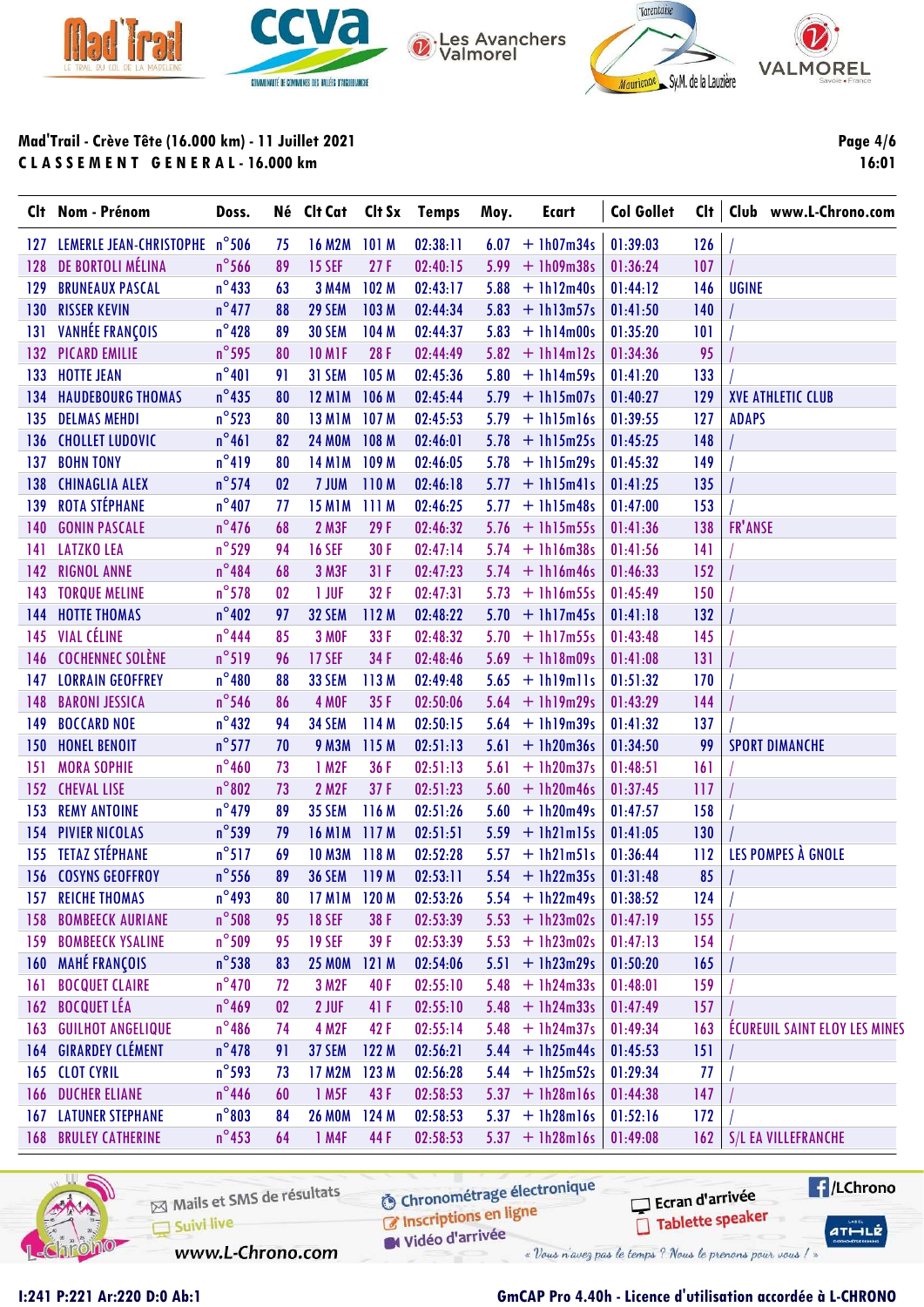





VALMOREL

**Page 5/6** 

16:01

Mad'Trail - Crève Tête (16.000 km) - 11 Juillet 2021 CLASSEMENT GENERAL-16.000 km

|                  | Clt Nom - Prénom                   | Doss.           |    | Né Clt Cat Clt Sx Temps |                  |          | Moy. | Ecart             | <b>Col Gollet</b> | Clt |                  | Club www.L-Chrono.com             |
|------------------|------------------------------------|-----------------|----|-------------------------|------------------|----------|------|-------------------|-------------------|-----|------------------|-----------------------------------|
|                  | <b>169 COMBREAS PIERRE-HENRI</b>   | $n^{\circ}421$  | 84 | 27 MOM 125 M            |                  | 03:01:17 |      | $5.30 + 1h30m41s$ | 01:47:33          | 156 |                  | <b>CHALMATRAIL</b>                |
|                  | 170 COMBRÉAS FLORIAN               | $n^{\circ}422$  | 84 | <b>28 MOM</b>           | 126 M            | 03:01:18 |      | $5.30 + 1h30m41s$ | 01:43:07          | 143 |                  |                                   |
| 171              | <b>TORQUE LAURENCE</b>             | $n^{\circ}$ 579 | 68 | 4 M3F                   | 45F              | 03:01:55 |      | $5.28 + 1h31m18s$ | 01:49:53          | 164 | <b>JA FRETIN</b> |                                   |
|                  | 172 SALAT BAYET MARIE FRANCO n°475 |                 | 57 | 2 M <sub>5F</sub>       | 46 F             | 03:02:54 |      | $5.25 + 1h32m17s$ | 01:54:55          | 176 |                  |                                   |
| 173              | <b>CLASSE JEAN PHILIPPE</b>        | $n^{\circ}$ 588 | 70 | <b>11 M3M</b>           | 127 <sub>M</sub> | 03:04:08 | 5.21 | $+$ 1h33m31s      | 02:12:24          | 199 |                  |                                   |
|                  | <b>174 SAUCHAY YANNICK</b>         | $n^{\circ}$ 568 | 83 | <b>29 MOM</b>           | 128 M            | 03:04:13 |      | $5.21 + 1h33m37s$ | 01:48:34          | 160 | <b>LENT</b>      |                                   |
| 175              | <b>PATE MARTIN</b>                 | $n^{\circ}$ 496 | 88 | <b>38 SEM</b>           | 129 M            | 03:04:35 |      | $5.20 + 1h33m58s$ | 01:53:45          | 173 |                  |                                   |
|                  | 176 LAENEN CANDICE                 | $n^{\circ}$ 555 | 93 | <b>20 SEF</b>           | 47 F             | 03:05:14 |      | $5.18 + 1h34m37s$ | 01:50:36          | 166 |                  |                                   |
| 177              | <b>GEORGE DAMIEN</b>               | $n^{\circ}487$  | 89 | <b>39 SEM</b>           | 130 M            | 03:05:58 |      | $5.16 + 1h35m22s$ | 01:51:15          | 169 |                  |                                   |
| 178              | <b>BRENAUT MAXIME</b>              | $n^{\circ}$ 492 | 89 | 40 SEM                  | 131 M            | 03:05:59 |      | $5.16 + 1h35m22s$ | 01:50:37          | 167 |                  |                                   |
| 179              | <b>BOULINIER THOMAS</b>            | $n^{\circ}$ 503 | 88 | 41 SEM                  | 132 M            | 03:05:59 |      | $5.16 + 1h35m23s$ | 01:50:56          | 168 |                  |                                   |
| 180              | <b>ANTONELLI NICOLAS</b>           | $n^{\circ}467$  | 73 | <b>18 M2M</b>           | 133 M            | 03:06:08 |      | $5.16 + 1h35m31s$ | 01:30:39          | 83  | <b>TEAM AB</b>   |                                   |
| 181              | <b>GRAMONDO DANIEL</b>             | $n^{\circ}600$  | 65 | <b>4 M4M</b>            | 134 M            | 03:08:55 |      | $5.08 + 1h38m19s$ | 01:54:27          | 174 |                  |                                   |
|                  | <b>182 CAILLE ANNE MARIE</b>       | $n^{\circ}$ 468 | 80 | 11 MIF                  | 48 F             | 03:09:27 |      | $5.07 + 1h38m50s$ | 01:58:54          | 185 |                  | <b>ASPTT CHAMBERY</b>             |
| 183              | <b>BELLAY JULIE</b>                | $n^{\circ}431$  | 96 | <b>21 SEF</b>           | 49 F             | 03:10:43 |      | $5.03 + 1h40m06s$ | 01:55:42          | 177 |                  |                                   |
| 184              | <b>DE BELVAL AUDE</b>              | $n^{\circ}$ 443 | 87 | <b>22 SEF</b>           | 50 F             | 03:12:02 |      | $5.00 + 1h41m25s$ | 02:01:30          | 186 |                  |                                   |
| 185              | <b>DESFOSSES EMMANUELLE</b>        | $n^{\circ}$ 458 | 87 | <b>23 SEF</b>           | 51F              | 03:13:16 |      | $4.97 + 1h42m39s$ | 01:57:46          | 181 |                  | <b>MANDUEL METROPOLE MARATHON</b> |
| 186              | <b>RICARD NICOLAS</b>              | $n^{\circ}$ 452 | 75 | <b>19 M2M</b>           | 135 M            | 03:14:09 |      | $4.94 + 1h43m32s$ | 01:54:45          | 175 |                  |                                   |
| 187              | <b>JEANPIERRE ANTHONY</b>          | $n^{\circ}817$  | 90 | 42 SEM                  | 136 M            | 03:18:12 |      | $4.84 + 1h47m35s$ | 01:57:06          | 179 |                  | <b>DAVID LEGRAND COACHING</b>     |
| 188              | <b>DALLIER AURÉLIE</b>             | $n^{\circ}$ 420 | 90 | <b>24 SEF</b>           | 52 F             | 03:18:12 |      | $4.84 + 1h47m35s$ | 01:56:35          | 178 | <b>ADAPS</b>     |                                   |
| 189              | <b>LEMASNE JULIETTE</b>            | $n^{\circ}$ 455 | 91 | <b>25 SEF</b>           | 53 F             | 03:18:15 |      | $4.84 + 1h47m38s$ | 01:57:40          | 180 |                  |                                   |
| 190 <sub>1</sub> | <b>CREICHE OLIVIER</b>             | $n^{\circ}810$  | 66 | <b>5 M4M</b>            | 137 M            | 03:20:23 |      | $4.79 + 1h49m46s$ | 01:51:45          | 171 |                  |                                   |
| 191              | <b>LODIER GAEL</b>                 | $n^{\circ}410$  | 86 | <b>30 MOM</b>           | 138 M            | 03:24:51 |      | $4.69 + 1h54m14s$ | 02:08:24          | 195 |                  |                                   |
|                  | 192 LENFANT MAGALI                 | $n^{\circ}411$  | 71 | <b>5 M3F</b>            | 54 F             | 03:24:51 |      | $4.69 + 1h54m14s$ | 02:10:09          | 196 |                  |                                   |
| 193              | <b>PIAU CAROLINE</b>               | $n^{\circ}$ 405 | 81 | <b>12 MIF</b>           | 55 F             | 03:24:51 |      | $4.69 + 1h54m14s$ | 02:06:14          | 190 |                  |                                   |
| 194              | <b>BERNARD VIRGINIE</b>            | $n^{\circ}$ 456 | 80 | <b>13 M1F</b>           | 56 F             | 03:25:01 |      | $4.68 + 1h54m24s$ | 02:07:31          | 192 |                  | <b>MANDUEL METROPOLE MARATHON</b> |
| 195              | <b>MENDES DANIEL</b>               | $n^{\circ}$ 465 | 77 | <b>18 M1M</b>           | 139 M            | 03:26:25 |      | $4.65 + 1h55m49s$ | 01:58:37          | 184 |                  |                                   |
| 196              | <b>GULATOWSKA ALEKSANDRA n°466</b> |                 | 90 | <b>26 SEF</b>           | 57 F             | 03:26:26 |      | $4.65 + 1h55m49s$ | 01:58:34          | 183 |                  |                                   |
| 197              | <b>PEYTAVIN SANDRINE</b>           | $n^{\circ}$ 558 | 84 | <b>5 MOF</b>            | 58F              | 03:31:38 |      | $4.54 + 2h01m01s$ | 02:01:35          | 187 |                  |                                   |
|                  | 198 MONOD CECILE                   | $n^{\circ}$ 537 | 71 | <b>6 M3F</b>            | 59 F             | 03:32:51 |      | $4.51 + 2h02m14s$ | 02:13:23          | 202 |                  | SEPAS IMPOSSIBLE - LES CHAMOIS D  |
|                  | <b>199 DAUNAS JLOUIS</b>           | $n^{\circ}801$  | 61 | 6 M5M 140 M             |                  | 03:33:00 |      | $4.51 + 2h02m24s$ | 02:06:23          | 191 | <b>SANS</b>      |                                   |
|                  | 200 LAISSUS JEAN-MARC              | $n^{\circ}$ 583 | 66 | 6 M4M 141 M             |                  | 03:35:11 |      | $4.46 + 2h04m34s$ | 02:07:54          | 194 | <b>PAGS</b>      |                                   |
|                  | <b>201 VISINONI RUDDY</b>          | $n^{\circ}571$  | 90 | 43 SEM                  | 142M             | 03:36:11 |      | $4.44 + 2h05m34s$ | 02:01:48          | 188 |                  |                                   |
|                  | <b>202 TARCHALSKI LIONEL</b>       | $n^{\circ}$ 527 | 80 | <b>19 M1M</b>           | 143M             | 03:37:16 |      | $4.42 + 2h06m40s$ | 02:18:23          | 205 |                  |                                   |
|                  | <b>203 GERBAUD CAROLINE</b>        | $n^{\circ}412$  | 85 | 6 MOF                   | 60F              | 03:43:45 |      | $4.29 + 2h13m08s$ | 02:10:22          | 198 | <b>ADAPS</b>     |                                   |
|                  | <b>204 VAYER LUCIE</b>             | $n^{\circ}413$  | 88 | <b>27 SEF</b>           | 61 F             | 03:43:45 |      | $4.29 + 2h13m08s$ | 02:10:15          | 197 |                  |                                   |
| 205              | <b>DEVILLE JULIETTE</b>            | $n^{\circ}$ 550 | 91 | <b>28 SEF</b>           | 62F              | 03:44:54 |      | $4.27 + 2h14m17s$ | 02:02:55          | 189 |                  |                                   |
|                  | <b>206 KHALIFE SAAD</b>            | $n^{\circ}$ 826 | 67 | 12 M3M                  | 144 M            | 03:47:40 |      | $4.22 + 2h17m03s$ | 02:07:39          | 193 |                  |                                   |
| 207              | <b>COMAR JEROME</b>                | $n^{\circ}$ 438 | 63 | <b>7 M4M</b>            | 145 M            | 03:50:39 |      | $4.16 + 2h20m03s$ | 02:13:14          | 201 |                  |                                   |
| 208              | <b>ANDREWS ELIZABETH</b>           | $n^{\circ}$ 439 | 73 | <b>5 M2F</b>            | 63F              | 03:50:40 |      | $4.16 + 2h20m03s$ | 02:13:09          | 200 |                  |                                   |
| 209              | <b>BROSSIER CHRISTELLE</b>         | $n^{\circ}429$  | 69 | <b>7 M3F</b>            | 64 F             | 03:52:41 |      | $4.13 + 2h22m04s$ | 02:20:38          | 206 |                  |                                   |
|                  | 210 CAYOL ANTOINE                  | $n^{\circ}$ 437 | 97 | 44 SEM                  | 146 M            | 03:55:54 |      | $4.07 + 2h25m17s$ | 02:27:02          | 208 |                  |                                   |
|                  |                                    |                 |    |                         |                  |          |      |                   |                   |     |                  |                                   |



Mails et SMS de résultats Suivi live www.L-Chrono.com

**6** Chronométrage électronique Inscriptions en ligne

« Vous n'avez pas le temps ? Nous le prenons pour vous / »

**F**/LChrono Ecran d'arrivée Tablette speaker

 $ATHLZ$ 

Vidéo d'arrivée

I:241 P:221 Ar:220 D:0 Ab:1